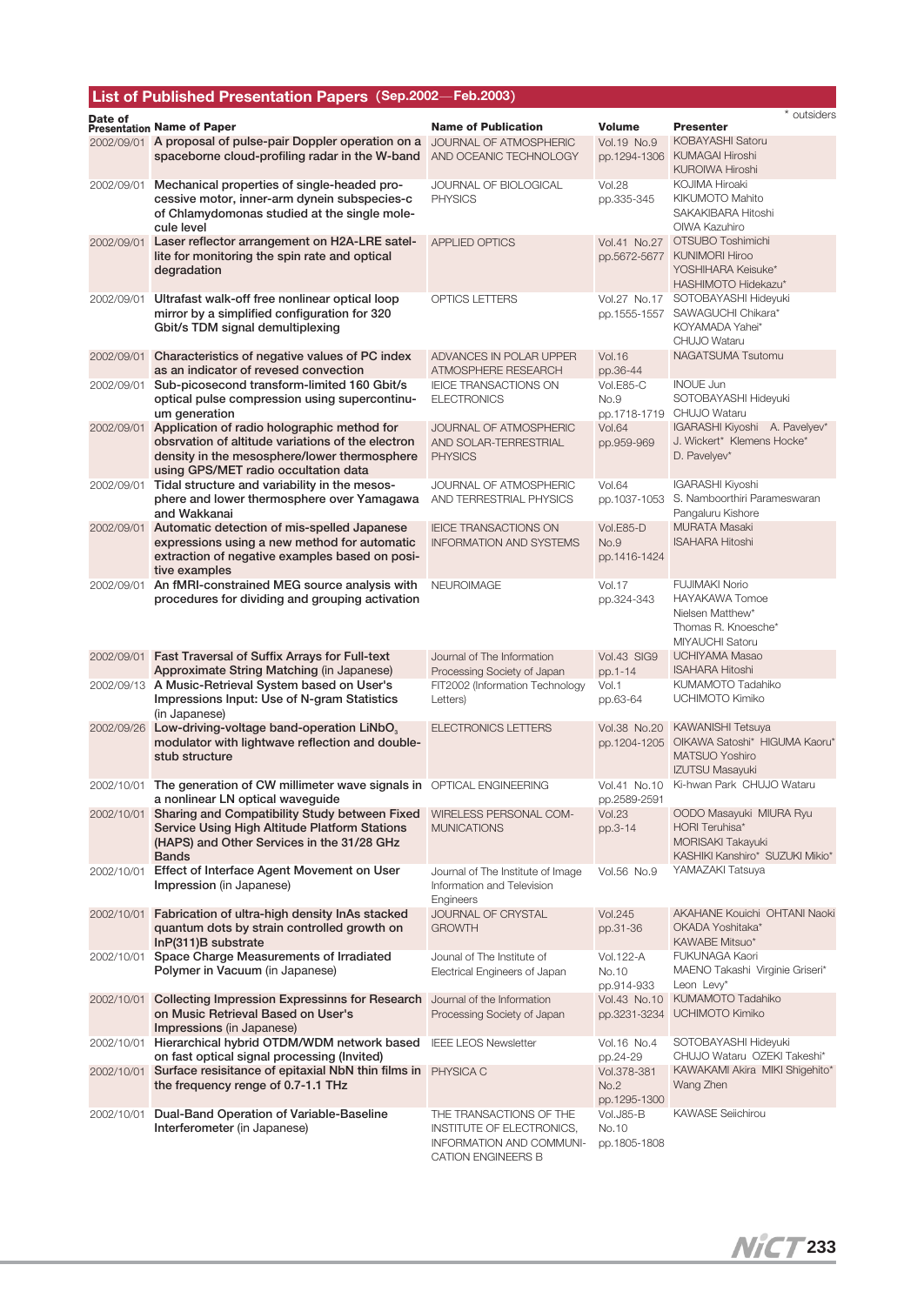|            |                                                                                                                                                                                                                |                                                               |                                                    | * outsiders                                                                                                                                            |
|------------|----------------------------------------------------------------------------------------------------------------------------------------------------------------------------------------------------------------|---------------------------------------------------------------|----------------------------------------------------|--------------------------------------------------------------------------------------------------------------------------------------------------------|
| 2002/10/01 | Electrically tunable delay-line using an optical<br>single-side-band modulator                                                                                                                                 | IEEE PHOTONICS TECHNOLO-<br><b>GY LETTERS</b>                 | Vol.14 No.10<br>pp.1454-1456                       | <b>KAWANISHI Tetsuya</b><br>OIKAWA Satoshi* HIGUMA Kaoru*<br>IZUTSU Masayuki                                                                           |
| 2002/10/01 | Reversible Computation in Asynchronous<br>Cellular Automata                                                                                                                                                    | LECTURE NOTES IN COMPUT-<br><b>ER SCIENCE</b>                 | Vol.2509<br>pp.220-229                             | Lee Jia Peper Ferdinand<br>ADACHI Susumu MORITA Kenichi*<br><b>MASHIKO Shinro</b>                                                                      |
| 2002/10/01 | Fabrication of interface-engineered Josephson<br>junctions on sapphire substrates                                                                                                                              | PHYSICA C                                                     | Vol.378-381<br>No.2<br>pp.1348-1352 Leila R. Vale* | SHIMAKAGE Hisashi<br>Wang Zhen Ronald H. Ono*                                                                                                          |
|            | 2002/10/01 Increase in high energy particle flux affected by<br>an interplanetary shock wave                                                                                                                   | ADVANCES IN SPACE<br><b>RESEARCH</b>                          | Vol.30 No.3<br>pp.459-468                          | Den Mitsue YAMASHITA K.*                                                                                                                               |
|            | 2002/10/01 HYDRODYNAMICAL SIMULATIONS USING A<br><b>FULLY THREADED TREE</b>                                                                                                                                    | ADVANCES IN SPACE<br><b>RESEARCH</b>                          | <b>Vol.30 No.3</b><br>pp.561-563                   | OGAWA Tomoya<br>YAMASHITA Kazuyuki*<br>UHTA Takuma*<br>MATSUMOTO Ryoji* Den Mitsue                                                                     |
| 2002/10/07 | Dorsal Visual Cortex Activity Elicited by Posture<br>Change in a Visuo-Tactile Matching Task                                                                                                                   | NEUROREPORT                                                   | Vol.13 No.14                                       | MISAKI Masaya<br>pp.1797-1800 MATSUMOTO Eriko<br>MIYAUCHI Satoru                                                                                       |
| 2002/10/10 | Supporting Conference Program Production<br><b>Using Natural Language Processing</b><br>Technologies (in Japanese)                                                                                             | Journal of The Association for<br>Natural Language Processing | Vol.9 No.5<br>pp.131-148                           | OZAKU Hiromi UCHIYAMA Masao<br><b>MURATA Masaki</b><br>UCHIMOTO Kiyotaka<br><b>ISAHARA Hitoshi</b>                                                     |
| 2002/10/11 | Theoretical study of aryl-ring rotation in arylpor-<br>phyrins                                                                                                                                                 | JOURNAL OF MOLECULAR<br>STRUCTURE-THEOCHEM                    | <b>Vol.594</b><br>No.1-2<br>pp.55-60               | OKUNO Yoshishige<br>KAMIKADO Toshiya<br>YOKOYAMA Shiyoshi<br><b>MASHIKO Shinro</b>                                                                     |
| 2002/10/15 | Self-Stabilized Passive, Harmonically Mode-<br>Locked Stretched-Pulse Erbium Fiber Ring<br>Laser                                                                                                               | <b>OPTICS LETTERS</b>                                         | Vol.27 No.20                                       | Abedin Kazi Sarwar J. T. Gopinath*<br>pp.1758-1790 L. A. Jiang* M. E. Grein*<br>H. A. Haus* Erick P. Ippen*                                            |
|            | 2002/10/15 High-Speed Optical Modulators and Photonic<br>Sideband Managemrnt (in Japanese)                                                                                                                     | Journal of The Laser Society of<br>Japan                      | pp.576-580                                         | Vol.30 No.10 KAWANISHI Tetsuya<br>IZUTSU Masayuki                                                                                                      |
| 2002/10/20 | Simple and high-precision asymmetric gate-<br>recess process for ultrafast InP-based high<br>electron mobility transistors                                                                                     | JOURNAL OF VACUUM SCI-<br><b>ENCE &amp; TECHNOLOGY B</b>      | Vol.20 No.5                                        | SHINOHARA Keisuke<br>pp.2096-2100 YAMASHITA Yoshimi*<br>ENDOH Akira* HIKOSAKA Kohki*<br><b>MATSUI Toshiaki</b><br>MIMURA Takashi*<br>HIYAMIZU Satoshi* |
|            | 2002/11/01 Analyzing the 3D Shape and Respiratory Motion JAMIT<br>of the Ribs Using Chest X-Ray Images                                                                                                         |                                                               | Vol.20 No.6<br>pp.694-702                          | Myint Myint Sein KOMIZU Mitsuru*<br>YANAGIHARA Yoshio*<br>HAMA Hiromitsu*                                                                              |
| 2002/11/01 | Photonic gateway: TDM-to-WDM-to-TDM con-<br>version and reconversion at 40 Gbit/s (4 x 10<br>Gbit/s)                                                                                                           | JOURNAL OF THE OPTICAL<br>SOCIETY OF AMERICA B                |                                                    | Vol.19 No.11 SOTOBAYASHI Hideyuki<br>pp.2810-2816 CHUJO Wataru<br>KITAYAMA Ken-ichi*                                                                   |
| 2002/11/01 | Wavelength-band generation and transmission<br>of 3.24 Tbit/s (81 WDM x 40 Gbit/s) carrier-sup-<br>pressed return-to zero format by useof a single<br>supercontinuum source for frequency standard-<br>ization | JOURNAL OF THE OPTICAL<br>SOCIETY OF AMERICA B                |                                                    | Vol.19 No.11 SOTOBAYASHI Hideyuki<br>pp.2803-2809 CHUJO Wataru KONISHI Akio*<br>OZEKI Takeshi*                                                         |
| 2002/11/01 | Sounding-rocket observation of O II 83.4-nm<br>emission over the polar ionosphere                                                                                                                              | GEOPHYSICAL RESEARCH LET- Vol.29 No.21<br><b>TERS</b>         | pp.1.1-1.4                                         | YAMAZAKI Atsushi<br>TASHIRO Shinichi NAKASAKA Y.*<br>YOSHIKAWA Ichiro<br>MIYAKE Wataru NAKAMURA M.*                                                    |
|            | 2002/11/01 Refractive behavior of 2D square lattice pho-<br>tonic crystals determined by reducing the sym-<br>metry of the unit cell                                                                           | JAPANESE JOURNAL OF<br><b>APPLIED PHYSICS</b>                 | <b>Vol.41</b><br><b>No.11A</b><br>pp.6375-6379     | TAKAYAMA Yoshihisa<br>Klaus Werner                                                                                                                     |
|            | 2002/11/01 Molecular Trapping and Deceleration Using a<br><b>Ring Electrode</b>                                                                                                                                | JAPANESE JOURNAL OF<br><b>APPLIED PHYSICS</b>                 | <b>Vol.41</b><br><b>No.11A</b><br>pp.6577-6581     | KAJITA Masatoshi                                                                                                                                       |
|            | 2002/11/01 An electronic read-out circuit for time-domain ter-<br>ahertz imaging with photo-conductive antennas                                                                                                | PHYSICS IN MEDICINE AND<br><b>BIOLOGY</b>                     | Vol.47 No.21<br>pp.3711-3718 SAKAI Kiyomi          | Michael Herrmann TANI Masahiko*<br>WATANABE Masayoshi                                                                                                  |
| 2002/11/01 | Response of the magnetospheric convection to<br>sudden interplanetary magnetic field changes<br>as deduced from the evolution of partial ring<br>currents                                                      | JOURNAL OF GEOPHYSICAL<br><b>RESEARCH</b>                     | <b>Vol.107</b><br><b>No.A11</b><br>p.1337          | <b>HASHIMOTO Kumiko</b><br><b>KIKUCHI Takashi</b><br>EBIHARA Yusuke*                                                                                   |
| 2002/11/01 | Social Intelligence Design for Web Intelligence                                                                                                                                                                | IEEE Computer Special Issue on<br>Web Intelligence            | Vol.35 No.11<br>pp.37-41                           | NISHIDA Toyoaki                                                                                                                                        |
|            | 2002/11/20 Possible Fluctuation of the Position of Sagittarius<br>A* Relative to Extragaractic Radio Sources                                                                                                   | ASTROPHYSICAL JOURNAL                                         | <b>Vol.580</b><br>pp.L43-L46                       | HOSOKAWA Mizuhiko<br>David Jauncey* John Reynolds*<br>Anastasios Tzioumis*<br>OHNISHI Kouji*<br>FUKUSHIMA Toshio*                                      |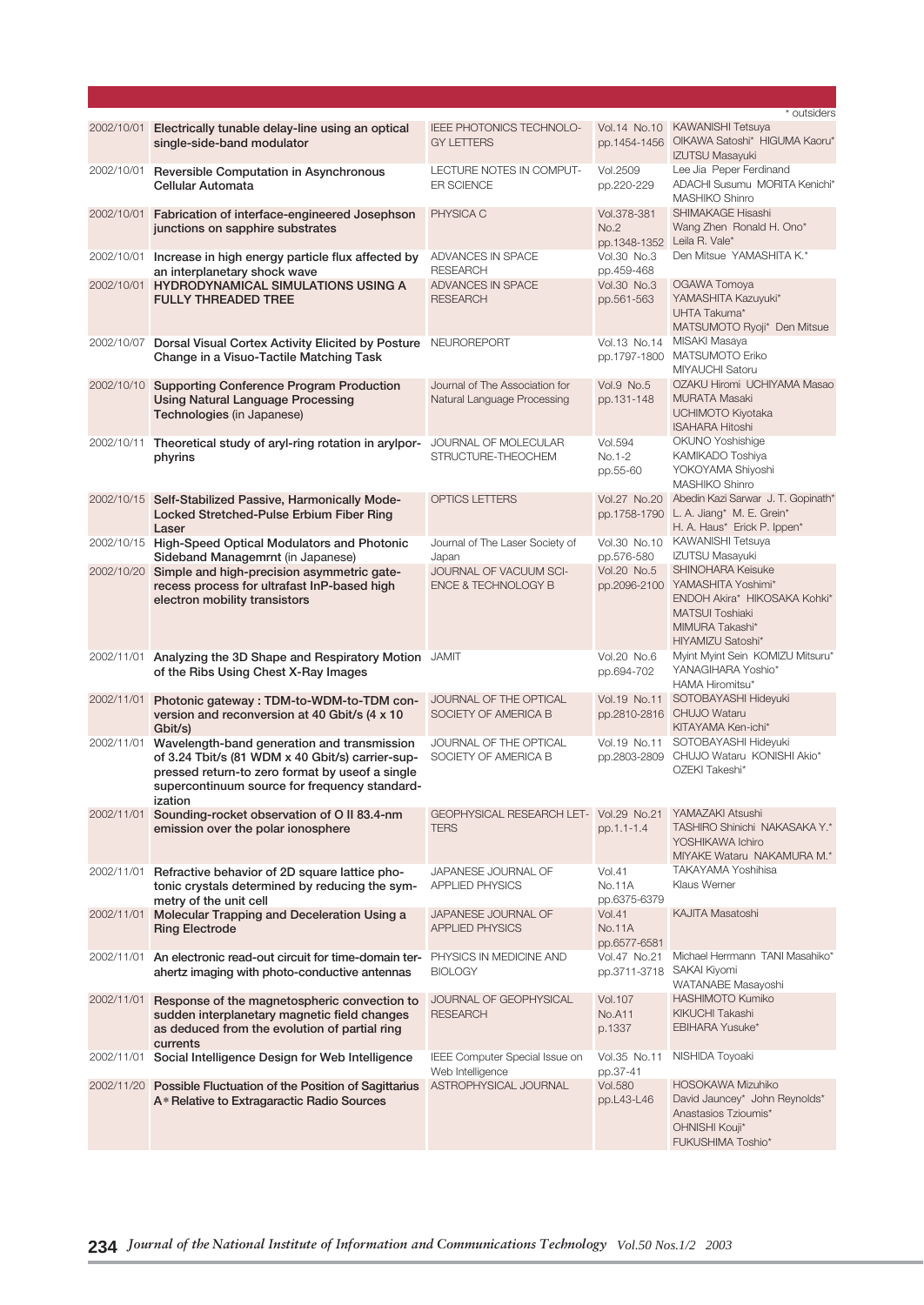|                          |                                                                                                                                                                                            |                                                                          |                                                           | * outsiders                                                                                                                                                                               |
|--------------------------|--------------------------------------------------------------------------------------------------------------------------------------------------------------------------------------------|--------------------------------------------------------------------------|-----------------------------------------------------------|-------------------------------------------------------------------------------------------------------------------------------------------------------------------------------------------|
|                          | 2002/11/21 1.5Tbit/s (75×20Gbit/s) DWDM transmission<br>using Er3 <sup>+</sup> doped tellurite fibre amplifiers with<br>63nm continuous signal band                                        | <b>ELECTRONICS LETTERS</b>                                               | Vol.38 No.24                                              | MAKINO Takeshi<br>pp.1502-1504 SOTOBAYASHI Hideyuki<br>CHUJO Wataru                                                                                                                       |
| 2002/12/01               | A Theory of Excitation Energy Transfer<br>Regarded as Nonadiabatic Transition and<br><b>Compared to Forster's Theory</b>                                                                   | INTERNATIONAL JOURNAL OF<br><b>QUANTUM CHEMISTRY</b>                     | <b>Vol.90</b><br>pp.772-777                               | <b>OKUNO Yoshishige</b><br><b>MASHIKO Shinro</b>                                                                                                                                          |
| 2002/12/01               | Adaptive Modulated OFDM Radio Transmission<br>Scheme Using a New Channel Estimation<br>Method for Future Broadband Mobile<br><b>Communication Systems</b>                                  | <b>IEICE TRANSACTIONS ON</b><br><b>COMMUNICATIONS</b>                    | Vol.E85-B<br>No.12<br>pp.2785-2796                        | <b>HARADA Hiroshi</b><br>YAMAMURA Takako*<br>KAMIO Yukiyoshi<br><b>FUJISE Masayuki</b>                                                                                                    |
| 2002/12/01               | Prediction of the Dst index from solar wind<br>parameters by a neural network method                                                                                                       | EARTH, PLANETS AND SPACE                                                 |                                                           | <b>WATANABE Shigeaki</b><br>SAGAWA Eiichi OHTAKA Kazuhiro<br>SHIMAZU Hironori                                                                                                             |
| 2002/12/01               | Studey on Retrieval Algorithms for Roughness<br>and Thickness of Ice on Lake Saroma by Using<br>Multi-incidence Angle SAR Date                                                             | Journal of Remote Sensing<br>Society of Japan                            | Vol.22 No.4<br>pp.405-422                                 | NAKAMURA Kazuki<br>WAKABAYASHI Hiroyuki*<br>NISHIO Fumihiko*<br><b>URATSUKA Seiho</b>                                                                                                     |
| 2002/12/01               | Retrieval of in-situ electron density in the top-<br>side ionosphere from cosmic radio noise inten-<br>sity by an artificial neural network                                                | <b>RADIO SCIENCE</b>                                                     | Vol.37 No.5<br>pp.10.1-10.15                              | MARUYAMA Takashi                                                                                                                                                                          |
| 2002/12/01               | The Evalution of Wind Error by an Incoherent<br>Doppler Lidar System for the Space-Borne<br>Measurement                                                                                    | Journal of Remote Sensing<br>Society of Japan                            | Vol.22 No.4<br>pp.423-432                                 | ISHII Syoken MIZUTANI Kohei<br>SHINONO Masahiko<br><b>ITABE Toshikazu ASAI Kazuhiro</b>                                                                                                   |
| 2002/12/01               | A Deploying Process Analysis using Sub-Pixel<br>Cross-Correlation Method -An Application for<br>Deploying Experiment of Small-Scaled Model of<br>ETS-WII Deployable Antenna- (in Japanese) | journal of The Japan Society for<br>Aeronautical and Space Sciences      | <b>Vol.50</b><br>No.587<br>pp.406-503                     | <b>KIMURA Shinichi</b><br><b>TAKEUCHI Makoto</b><br>FUKASE Yutaro HARIMA Koichi*<br>SATO Hitoshi* YOSHIDA Tetuji*<br>MIYASAKA Akihiro*<br>NODA Hiroyuki* SUNAKAWA Kei*<br>HOMMA Masanori* |
| 2002/12/01               | Photonic gateway: multiplexing format conver-<br>sions of OCDM-to-WDM and WDM-to-OCDM at TECHNOLOGY<br>40 Gbit/s (4 x 10 Gbit/s)                                                           | JOURNAL OF LIGHTWAVE                                                     | Vol.20 No.12                                              | SOTOBAYASHI Hideyuki<br>pp.2022-2028 CHUJO Wataru<br>KITAYAMA Ken-ichi*                                                                                                                   |
| 2002/12/01               | Synchronous optical demultiplexing and sam-<br>pling of 80-Gb/s OTDM signals by optically<br>recovered clock using mode-locked laser diode<br>and Symmetric Mach-Zehnder switch            | IEEE PHOTONICS TECHNOLO-<br><b>GY LETTERS</b>                            |                                                           | Vol.14 No.12 MIYAZAKI Tetsuya<br>pp.1734-1736 SOTOBAYASHI Hideyuki<br><b>CHUJO Wataru</b>                                                                                                 |
| 2002/12/01               | A New Small-size Multi-mode and Multi-task<br>Software Radio Prototype for Future Intelligent<br><b>Transport Systems</b>                                                                  | <b>IEICE TRANSACTIONS ON</b><br><b>COMMUNICATIONS</b>                    | Vol.E85-B<br>No.12<br>pp.2703-2715                        | HARADA Hiroshi<br><b>FUJISE Masayuki</b>                                                                                                                                                  |
| 2002/12/01<br>2002/12/01 | Effect of low-temperature-grown GaN intermedi-<br>ate layer on InN growth by plasma-assisted MBE<br>A block-coded modulation method for one-way<br>multimode data transmission             | PHYSICA STATUS SOLIDI<br>IEEE TRANSACTIONS ON COM-<br><b>MUNICATIONS</b> | Vol.0 Vol.1<br>pp.360-363<br>Vol.50 No.12<br>pp.2124-2135 | HIGASHIWAKI Masataka<br><b>MATSUI Toshiaki</b><br>OKAMOTO Eiji OGAWA Hiroyo                                                                                                               |
| 2002/12/01               | Changing the Sampling-Points Positions for<br><b>Two-Dimensional Discrete Fourier Transform</b><br>Used in Harmonic Balance Method                                                         | IEEE TRANSACTIONS ON CIR-<br><b>CUITS AND SYSTEMS</b>                    | pp.1851-1853                                              | Vol.49 No.12 HORI Toshihiro                                                                                                                                                               |
|                          | 2002/12/01 Optical inverse filter for holographic filtering by NONLINEAR OPTICS<br>photorefractive four-wave mixing with incoher-<br>ent erasure                                           |                                                                          | Vol.29<br>$No.2-3$<br>pp.157-166                          | TAKAYAMA Yoshihisa<br>HONMA Satoshi*<br>OKAMATO Atsushi*                                                                                                                                  |
| 2002/12/01               | Improving spectral efficiency based on optical<br>code division multiplexing techniques                                                                                                    | <b>Optics &amp; Photonics News</b>                                       | p.37                                                      | Vol.13 No.12 SOTOBAYASHI Hideyuki                                                                                                                                                         |
|                          | 2002/12/01 Fidelity of near-field intensity distribution of sur- IEICE TRANSACTIONS ON<br>face plasmon on slightly rough surfaces                                                          | <b>ELECTRONICS</b>                                                       | Vol.E85-C<br>No.12<br>pp.2065-2070                        | KAWANISHI Tetsuya                                                                                                                                                                         |
| 2002/12/01               | A submillimeter-wave SIS mixer using<br>NbN/MgO/NbN trilayers grown epitaxially on an<br>MgO substrate                                                                                     | SUPERCONDUCTOR SCIENCE<br>& TECHNOLOGY                                   |                                                           | Vol.15 No.12 UZAWA Yoshinori<br>pp.1760-1765 KAWAKAMI Akira<br>SAITO A.* TSKEDA Masanori<br>Wang Zhen                                                                                     |
|                          | 2002/12/01 Comment on "Propagation of the preliminary<br>reverse impulse of sudden commencements to<br>low latitudes" by P.J. et al                                                        | JOURNAL OF GEOPHYSICAL<br><b>RESEARCH</b>                                | <b>Vol.107</b><br><b>No.A12</b><br>p.1473                 | KIKUCHI Takashi Araki Tohru*                                                                                                                                                              |
|                          | 2002/12/01 Cortical Mapping of Gait by Near Infrared<br>Spectroscopic Imaging (in Japanese)                                                                                                | Neurol Med Chir (Tokyo)                                                  | pp.751-757                                                | Vol.44 No.12 EDA Hideo MIYAI Ichiro*<br>KUBOTA Kisou*<br>YANAGIDA Toshio                                                                                                                  |
|                          | 2002/12/01 Pure rotational spectra of the Ar-HN2+ and the<br>Kr-HN2+ ionic complexes                                                                                                       | JOURNAL OF CHEMICAL<br><b>PHYSICS</b>                                    |                                                           | Vol.117 No.21 SEKI Kouji SUMIYOSHI Yoshihiro*<br>pp.9750-9757 ENDO Yasuki*                                                                                                                |
| 2002/12/01               | Activities of the Japanese space weather fore-<br>cast center at Communications Research<br>Laboratory                                                                                     | JOURNAL OF RADIATION<br><b>RESEARCH</b>                                  | <b>Vol.43</b><br>pp.S53-S57                               | WATARI Shin-ichi<br><b>TOMITA Fumihiko</b>                                                                                                                                                |
|                          | 2002/12/01 Efficient highly nondegenerate four-wave mix-<br>ing with tapered microstructure fiber                                                                                          | Trends in Optics and<br>Photonics(Tops)                                  | <b>Vol.79</b><br>pp.415-417                               | Abedin Kazi Sarwar J.T.Gopinath*<br>E.P. Ippen* C.E Kerbage*<br>R.S.Windeler* B.J.Eggleton*                                                                                               |

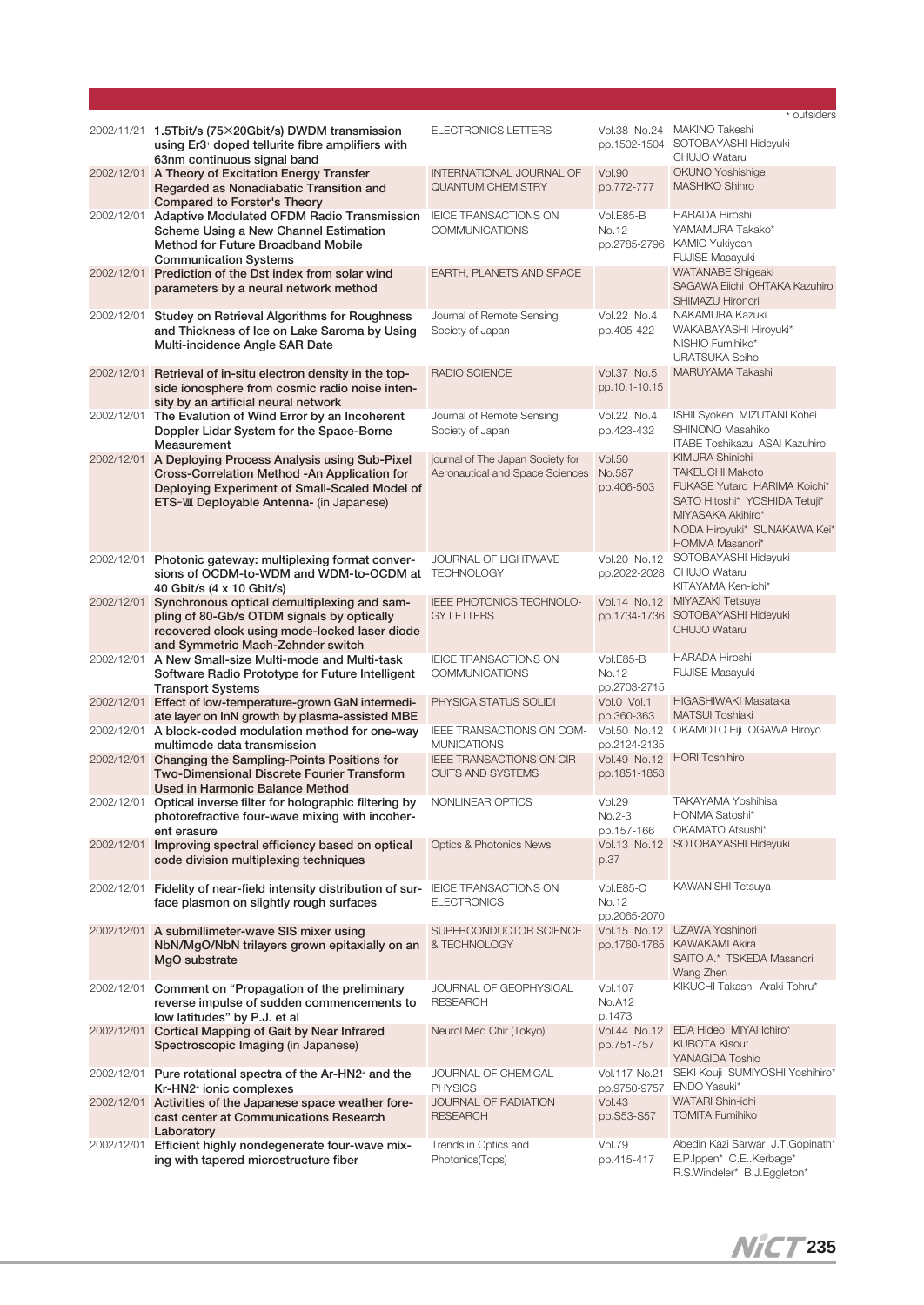|            |                                                                                                                                                             |                                                                                                               |                                        | * outsiders                                                                                                                                                           |
|------------|-------------------------------------------------------------------------------------------------------------------------------------------------------------|---------------------------------------------------------------------------------------------------------------|----------------------------------------|-----------------------------------------------------------------------------------------------------------------------------------------------------------------------|
|            | 2002/12/01 Airborne imaging and Ka-band satellite commu- SPACE COMMUNICATIONS<br>nications in an experimental disaster manage-<br>ment system               |                                                                                                               | Vol.18 No.34<br>pp.157-166             | WAKANA Hiromitsu Li Huan-Ban<br>MIURA Amane NIREI Yoshihiko*<br>ARAKIDA Masaru*                                                                                       |
|            | 2002/12/04 A System for Searching and Viewing Web<br><b>Content by Mobile Phenes</b>                                                                        | <b>DBSJ</b> letters                                                                                           | pp.19-22                               | NSDAMOTO Akiyo<br>SUMIYA Kazutoshi*<br><b>TANAKA Katsumi</b>                                                                                                          |
|            | 2002/12/05 Optical generation of millimetre-wave signals<br>up to 110 GHz by phase-locking of two exter-<br>nal-cavity semiconductor lasers                 | <b>ELECTRONICS LETTERS</b>                                                                                    |                                        | Vol.38 No.25 HYODO Masaharu<br>pp.1679-1680 WATANABE Masayoshi                                                                                                        |
|            | 2002/12/15 Continuous variables quantum switch teleporta-<br>tion using two-mode squeezed light                                                             | EUROPEAN PHYSICAL JOUR-<br><b>NALD</b>                                                                        | Vol.21 No.3<br>pp.361-366              | Yun Zhang KASAI Katsuyuki<br>WATANABE Masayoshi                                                                                                                       |
|            | 2003/01/01 New Schemes of Biologically Inspired<br><b>Evolutionary Computation</b>                                                                          | ADVANCES IN EVOLUTIONARY<br><b>COMPUTING</b>                                                                  | pp.117-151                             | SAWAI Hidefumi ADACHI Susumu<br>KIZU Sashio*                                                                                                                          |
| 2003/01/01 | Subgroup membership problem and its applica-<br>tions to information security                                                                               | Scientiae Mathematicae<br>Japonicae                                                                           | Vol.57 No.1<br>pp.23-39                | YAMAMURA Akihiro<br>SAITO Taiichi*                                                                                                                                    |
|            | 2003/01/01 A proposal of overfill CDM transmission<br>scheme for future road-vehicle communication<br>systems                                               | <b>IEICE TRANSACTIONS ON</b><br><b>COMMUNICATIONS</b>                                                         | Vol.E86-B<br><b>No.1</b><br>pp.68-78   | SHIMEZAWA Kazuyuki<br>HARADA Hiroshi SHIRAI Hiroshi*<br><b>FUJISE Masayuki</b>                                                                                        |
| 2003/01/01 | Optical Code Division Multiplexing (OCDM) and<br>Its Application for Peta-bit/s Photonic Network<br>(Invited)                                               | <b>INFORMATION SCIENCES</b>                                                                                   | <b>Vol.149</b><br>pp.171-182           | SOTOBAYASHI Hideyuki<br>CHUJO Wataru<br>KITAYAMA Ken-ichi*                                                                                                            |
| 2003/01/01 | Robotic Communication Terminals as a Mobility<br>Support System for Elderly and Disabled<br>People(3) (in Japanese)                                         | Journal of The Japanese Society<br>for Artificial Intelligence                                                | Vol.18 No.1<br>pp.29-35                | YAIRI Ikuko IGI Seiji                                                                                                                                                 |
| 2003/01/01 | Optical Code Division Multiplexing and Ultrafast Journal of The Optical Society of<br>Photonic Processing (in Japanese)                                     | Japan                                                                                                         | Vol.32 No.1<br>pp.26-31                | SOTOBAYASHI Hideyuki                                                                                                                                                  |
| 2003/01/01 | A molecular-beam apparatus with a spray-jet<br>technique for studying neutral non-volatile mol-<br>ecules                                                   | CHEMICAL PHYSICS LETTERS                                                                                      | No.370<br>pp.132-138                   | YAMADA Toshii<br>SHINOHARA Hidenori*<br>Maofa Ge MASHIKO Shinro<br>KIMURA Katsumi*                                                                                    |
|            | 2003/01/01 A Circuit for Tuning Superconductor-Insulator-<br><b>Superconductor Mixers Using Distributed</b><br><b>Tunnel Junctions</b>                      | JAPANESE JOURNAL OF<br><b>APPLIED PHYSICS</b>                                                                 | Vol.42<br>pp.91-95                     | UZAWA Yoshinori<br>TAKEDA Masanori Wang Zhen                                                                                                                          |
|            | 2003/01/06 Shift multiplexing for holographic storage sys-<br>tem using fiber bundle referencing                                                            | APPLIED PHYSICS LETTERS                                                                                       | Vol.82 No.1<br>pp.25-27                | Zhang Jiasen YOSHIKADO Shin<br>ARUGA Tadashi                                                                                                                          |
|            | 2003/01/06 Electrical control of the structure and lasing in<br>chiral photonic band-gap liquid crystals                                                    | APPLIED PHYSICS LETTERS                                                                                       | Vol.82 No.1<br>pp.16-18                | <b>FURUMI Seiichi</b><br>YOKOYAMA Shiyoshi<br>OTOMO Akira MASHIKO Shinro                                                                                              |
| 2003/01/09 | A statistical survey of low-frequency electric-<br>field fluctuations around the dayside cusp/cleft<br>region                                               | JOURNAL OF GEOPHYSICAL<br><b>RESEARCH</b>                                                                     | <b>Vol.108</b><br>No.A1<br>pp.6.1-6.16 | <b>MIYAKE Wataru</b><br>MATSUOKA Ayako HIRANO Yumi*                                                                                                                   |
|            | 2003/01/10 Recovery of blurred images obtained through<br>turbulement media                                                                                 | <b>APPLIED OPTICS</b>                                                                                         | Vol.42 No.2<br>pp.190-203              | ARUGA Tadashi<br>KOHYAMA Yasuharu*                                                                                                                                    |
|            | 2003/01/10 Analysis on Difficulty Indices for Japanese<br>Named Entity Tase (in Japanese)                                                                   | Journal of The Association for<br>Natural Language Processing                                                 | Vol.9 Vol. 6<br>pp.3-26                | NOBATA Chikashi<br>SEKINE Satoshi* TSUJII Jun'ichi*                                                                                                                   |
|            | 2003/01/10 An IR Similarity Measure which is Tolerant for<br>Morphological Variation (in Japanese)                                                          | Journal of The Association for<br>Natural Language Processing                                                 | Vol.10 No.1<br>pp.63-80                | YAMAMOTO Eiko<br>TAKADA Yoshiyuki*<br>UMEMURA Kyoji*                                                                                                                  |
|            | 2003/01/13 Experimental investigation of the intensity fluc-<br>tuation joint probability and conditional distri-<br>butions of the twin-beam quantum state | <b>OPTICS EXPRESS</b>                                                                                         | Vol.11 No.1<br>pp.14-19                | Yun Zhang KASAI Katsuyuki<br>WATANABE Masayoshi                                                                                                                       |
| 2003/01/16 | Electro-optic sampling measurement of the<br>electric field distribution on a resonant elec-<br>trode for a band-operation optical modulator                | <b>IEICE TRANSACTIONS ON</b><br><b>ELECTRONICS</b>                                                            | Vol.E86-C<br>No.1<br>pp.100-103        | MATSUO Yoshiro<br>KAWANISHI Tetsuya<br>OIKAWA Satoshi* HIGUMA Kaoru*<br><b>IZUTSU Masayuki</b>                                                                        |
| 2003/01/27 | Higher plant myosin XI moves processively on<br>actin with 35 nm steps at high velocity                                                                     | <b>EMBO JOURNAL</b>                                                                                           | Vol.22 No.6                            | TOMINAGA Motoki KOJIMA Akira<br>pp.1263-1272 Etsuo Yokota* Hidefumi Orii*<br><b>NAKAMORI Rinna</b><br>Eisaku Katayama* Michael Anson*<br>Teruo Shimmen* OIWA Kazuhiro |
| 2003/02/01 | A single light source configuration for full-<br>duplex 60-GHz-band radio-on-fiber system                                                                   | IEEE TRANSACTIONS ON<br>MICROWAVE THEORY AND<br><b>TECHNIQUES</b>                                             | Vol.51 No.2<br>pp.431-439              | KURI Toshiaki KITAYAMA Ken-ichi*<br>TAKAHASHI Yoshiro*                                                                                                                |
| 2003/02/01 | Measurement of Two-color Atmospgheric<br>Turbulence using Fixed-star Observation<br>(in Japanese)                                                           | THE TRANSACTIONS OF THE<br>INSTITUTE OF ELECTRONICS,<br>INFORMATION AND COMMUNI-<br><b>CATION ENGINEERS B</b> | Vol.J86-B<br>No.2<br>pp.138-147        | <b>TOYODA Masahiro</b>                                                                                                                                                |
| 2003/02/01 | Preliminary Flight Test Program on Telecom<br>and Broadcasting Using High Altitude Platform<br><b>Stations</b>                                              | WIRELESS PERSONAL COM-<br><b>MUNICATIONS</b>                                                                  | Vol.24 No.2<br>pp.341-361              | MIURA Ryu SUZUKI Mikio*                                                                                                                                               |